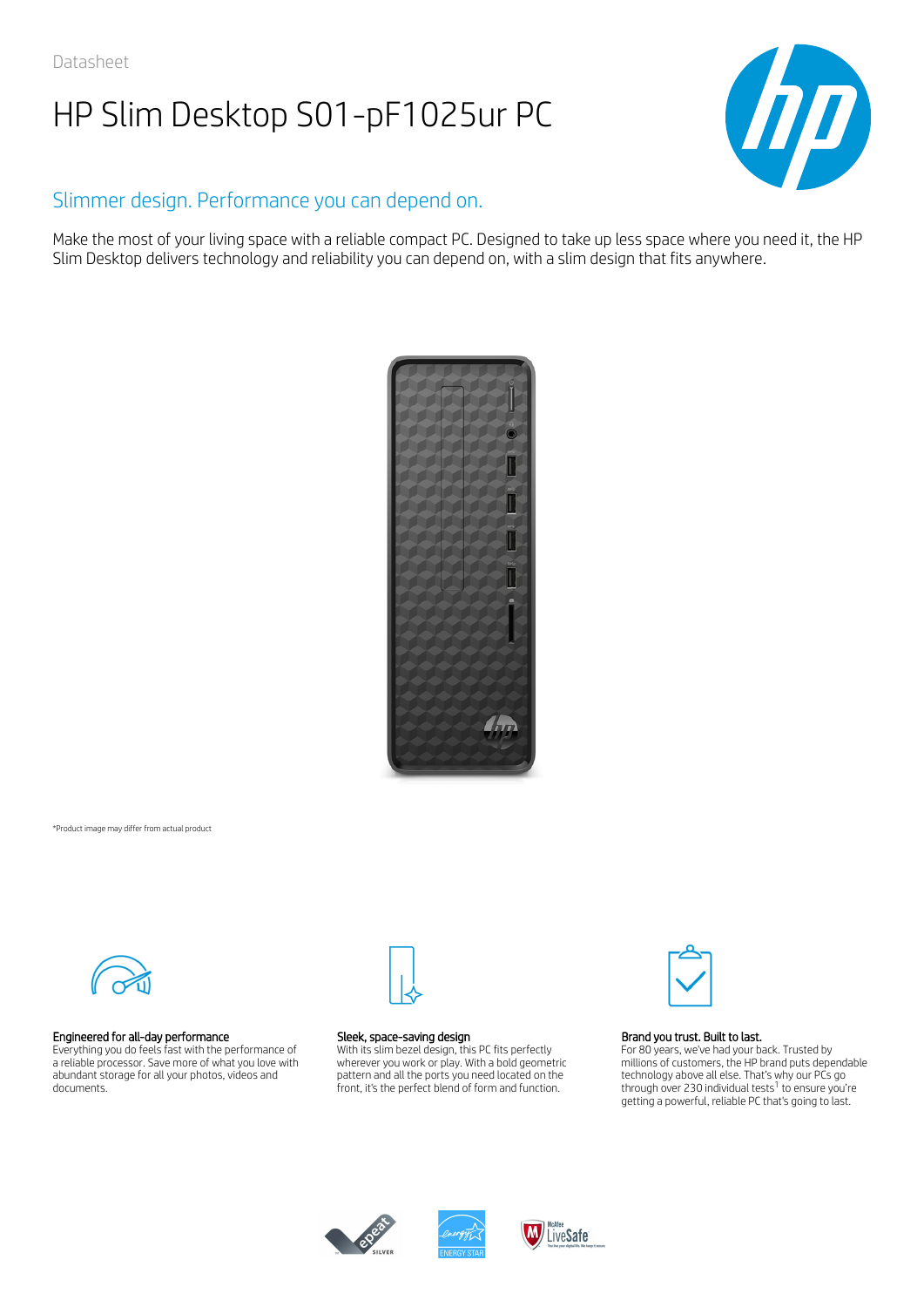# Featuring

# NVIDIA® GeForce® GT 730 graphics

Give your multimedia experience a boost in detail with a dedicated NVIDIA® GeForce® GT 730 graphics card. Watch videos, play games, and even edit photos or videos with fast performance you won't get from integrated graphics.

# Hard drive storage

Don't worry about growing your collection of digital movies, songs, and pictures. With massive storage options you can save it all, and still have plenty of room left over.<sup>2</sup>

# DDR4 RAM

Designed to run more efficiently and more reliably at faster speeds, DDR4 is the future of RAM. With its higher bandwidth, everything from multi-tasking to playing games gets a performance boost.

# 802.11 a/c (1x1) WLAN & Bluetooth® 4.2

Stay connected to Wi-Fi and to Bluetooth® accessories with wireless technology. 3

# SuperSpeed USB Type-A 5Gbps signaling data rate

Plug in your external storage with this SuperSpeed USB Type-A port, featuring 5Gbps signaling data rate. 4

### Ethernet port

When you have a spotty wireless connection, you can quickly plug in your Ethernet cable to get a smooth, wired Internet experience that bypasses any wireless issue.

#### Geometric style and design

Make a statement with a new slim design featuring a sleek profile that doesn't compromise performance-all complemented with a bold, geometric pattern.

#### Built to last

Life can be unpredictable, but your HP desktop shouldn't be. Backed by over 230 individual tests, our desktops go through it all to deliver durability you can trust and reliability you can count on.<sup>14</sup>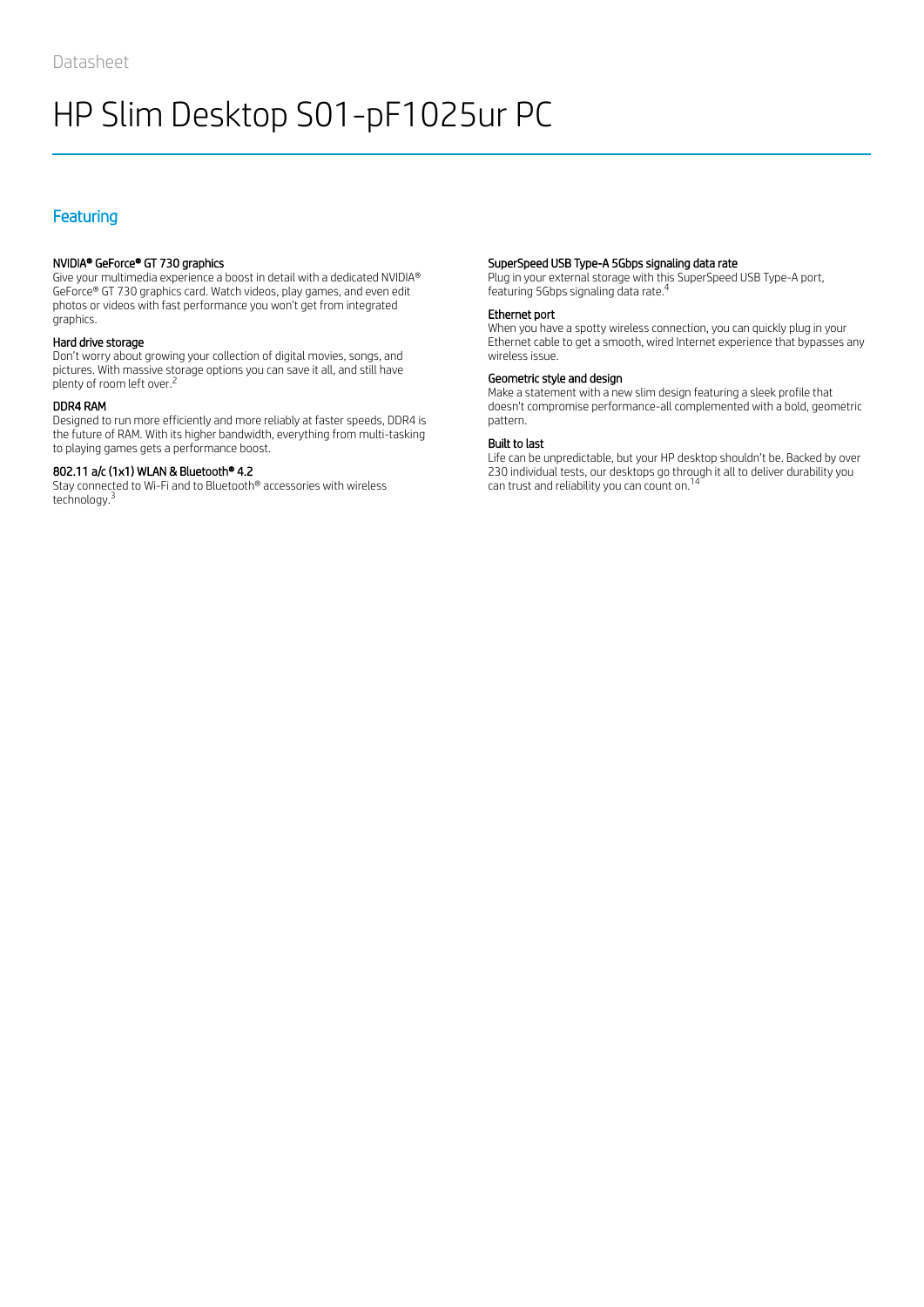

\*Product image may differ from actual product

# Specifications

# **Performance**

Operating system Windows 10 Home Single Language 64

# Processor

Intel® Pentium® Gold G6405 (4.1 GHz base frequency, 4 MB L3 cache, 2 cores) 6 Processor family: Intel® Pentium® Gold processor Chipset

Intel® B460

Memory 4 GB DDR4-2666 MHz RAM (1 x 4 GB) Transfer rates up to 2666 MT/s. Memory slots used: 2 DIMM

# Storage

1 TB 7200 rpm SATA HDD Optical drive not included

#### Dropbox<sup>1</sup> Graphics

Integrated: Intel® UHD Graphics; Discrete: NVIDIA® GeForce® GT 730 (2 GB GDDR5 dedicated) ; Audio

5.1 surround sound

### Display description

Display monitors sold separately. For more information please visit www.hp.com/eur/homemonitors Power

180 W Gold efficiency power supply

# **Connectivity**

Network interface Integrated 10/100/1000 GbE LAN Wireless connectivity Realtek 802.11a/b/g/n/ac (1x1) Wi-Fi® and Bluetooth® 4.2 combo Miracast compatible; MU-MIMO supported Ports Front: 4 SuperSpeed USB Type-A 5Gbps signaling rate; 1 headphone/microphone combo Rear: 4 USB 2.0 Type-A; 1 audio-in; 1 audio-out; 1 RJ-45 HP 3-in-1 memory card reader Video connectors 1 HDMI 1.4;1 DVI Expansion slots 2 M.2; 1 PCIe x16; 1 PCIe x1 3





# **Design**

Product color Jet black front bezel, dark chrome logo

## **Software**

HP apps HP Audio Switch; HP Support Assistant Software 1 month trial for new Microsoft 365 customers Service & support McAfee LiveSafe 2

# Additional information

Part Number

P/N: 3V7F2EA #ACB UPC/EAN code: 195908546252 Weight 3.02 kg; Packed: 6.2 kg Dimensions 9.5 x 30.3 x 27 cm; Packed: 49.9 x 19.6 x 34.6 cm Warranty

1 year (1/1/0) limited warranty includes 1 year of parts and labor. No on-site repair. Terms and conditions vary by country. Certain restrictions and exclusions apply.;

# Included accessories

Bag of screws (additional screws for future storage updates) Security management Kensington Security lock slot